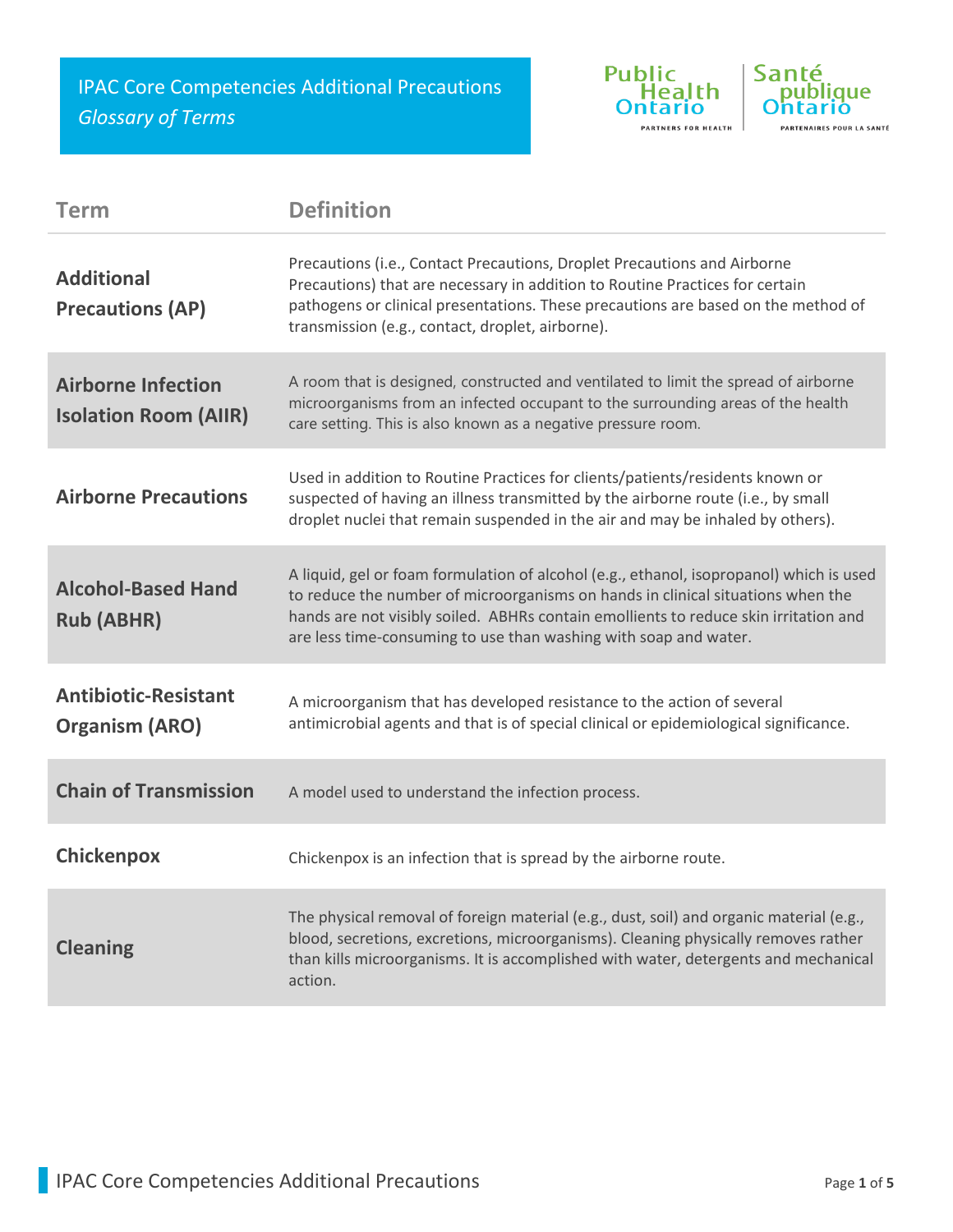**Client/Patient/Resident** Any person receiving care within a health care setting.

| <b>Clostridium difficile</b><br>infection (CDI)             | CDI is spread by contact transmission.                                                                                                                                                                                                                                                                                                                                                                                                                                                                                                                                                                                                                                                                                                                                                                                           |
|-------------------------------------------------------------|----------------------------------------------------------------------------------------------------------------------------------------------------------------------------------------------------------------------------------------------------------------------------------------------------------------------------------------------------------------------------------------------------------------------------------------------------------------------------------------------------------------------------------------------------------------------------------------------------------------------------------------------------------------------------------------------------------------------------------------------------------------------------------------------------------------------------------|
| <b>Contact Precautions</b>                                  | Used in addition to Routine Practices to reduce the risk of spreading infectious<br>agents where contamination of the environment or intact skin is a particular<br>concern.                                                                                                                                                                                                                                                                                                                                                                                                                                                                                                                                                                                                                                                     |
| Croup                                                       | Croup is an infection that is spread by droplet and contact transmission.                                                                                                                                                                                                                                                                                                                                                                                                                                                                                                                                                                                                                                                                                                                                                        |
| <b>Direct Care</b>                                          | Providing hands-on care (e.g., bathing, washing, turning client/patient/resident,<br>changing clothes, continence care, dressing changes, care of open wounds/lesions,<br>toileting).                                                                                                                                                                                                                                                                                                                                                                                                                                                                                                                                                                                                                                            |
| <b>Droplet Precautions</b>                                  | Used in addition to Routine Practices for clients/patients/residents known or<br>suspected of having an infection that can be transmitted by large infectious<br>droplets.                                                                                                                                                                                                                                                                                                                                                                                                                                                                                                                                                                                                                                                       |
| <b>Environment of the</b><br><b>Client/Patient/Resident</b> | The immediate space around a client/patient/resident that may be touched by the<br>client/patient/resident and may also be touched by the health care provider when<br>providing care. In a single room, the client/patient/resident environment is the<br>room. In a multi-bed room, the client/patient/resident environment is the area<br>inside the individual's curtain. In an ambulatory setting, the client/patient/resident<br>environment is the area that may come into contact with the client/patient/resident<br>within their cubicle. In a nursery/neonatal setting, the patient environment includes<br>the inside of the bassinette or incubator, as well as the equipment outside the<br>bassinette or incubator used for that infant (e.g., ventilator, monitor). See also,<br><b>Health Care Environment.</b> |
| <b>Eye Protection</b>                                       | A device that covers the eyes and is used by health care providers to protect the<br>eyes when it is anticipated that a procedure or care activity is likely to generate<br>splashes or sprays of blood, body fluids, secretions or excretions, or within two<br>metres of a coughing client/patient/resident. Eye protection includes safety glasses,<br>safety goggles, face shields and visors.                                                                                                                                                                                                                                                                                                                                                                                                                               |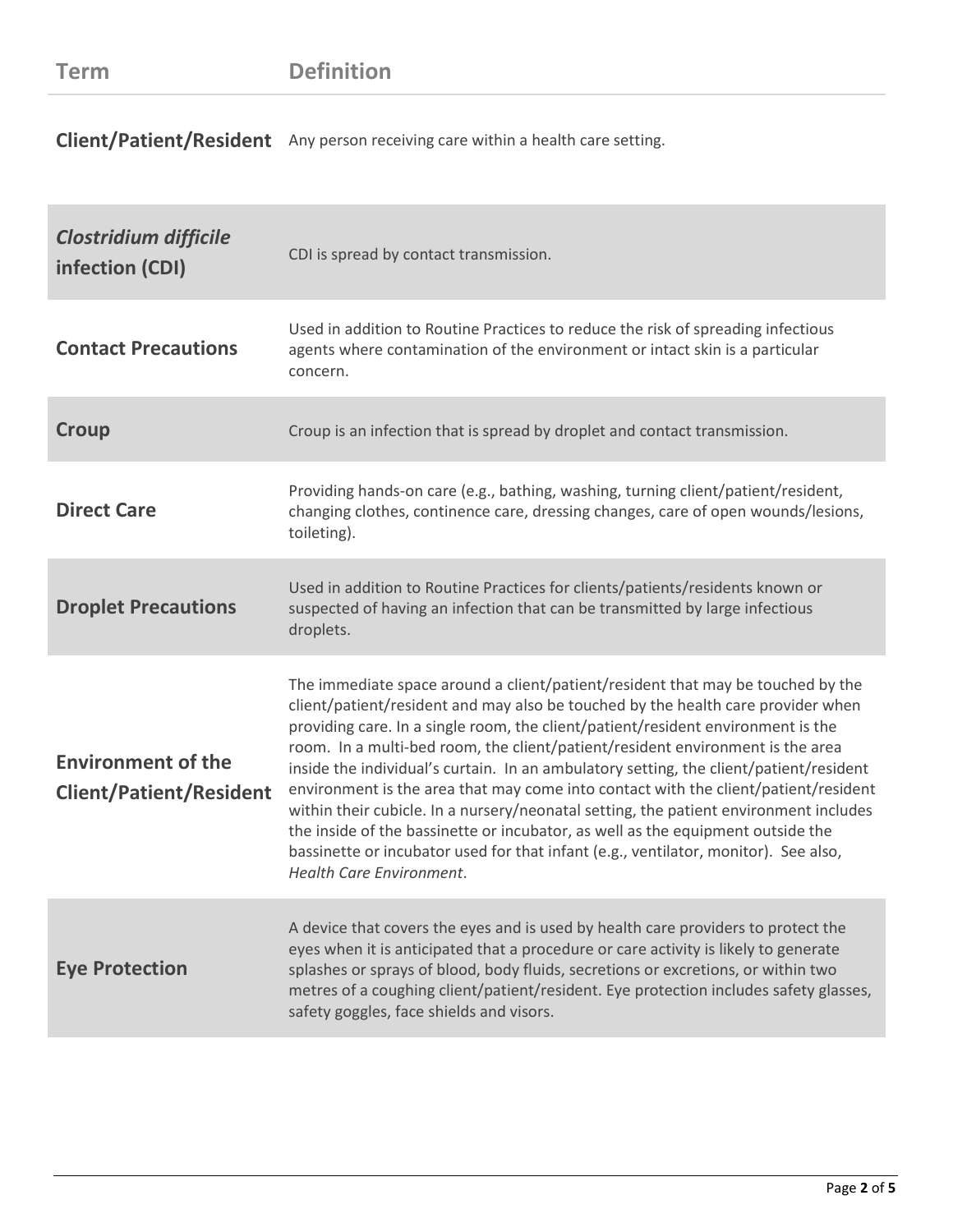| <b>Term</b>                                                          | <b>Definition</b>                                                                                                                                                                                                                                                                                                                                                                                                                                              |
|----------------------------------------------------------------------|----------------------------------------------------------------------------------------------------------------------------------------------------------------------------------------------------------------------------------------------------------------------------------------------------------------------------------------------------------------------------------------------------------------------------------------------------------------|
| <b>Facial Protection</b>                                             | Personal protective equipment that protects the mucous membranes of the eyes,<br>nose and mouth from splashes or sprays of blood, body fluids, secretions or<br>excretions. Facial protection may include a mask or respirator in conjunction with<br>eye protection, or a face shield that covers eyes, nose and mouth.                                                                                                                                       |
| <b>Fit-Test</b>                                                      | A qualitative or quantitative method to evaluate the fit of a specific make, model<br>and size of respirator on an individual. Fit-testing must be done periodically, at least<br>every two years and whenever there is a change in respirator face piece or the<br>user's physical condition which could affect the respirator fit.                                                                                                                           |
| <b>Hand Hygiene</b>                                                  | A general term referring to any action of hand cleaning. Hand hygiene relates to the<br>removal of visible soil and removal or killing of transient microorganisms from the<br>hands. Hand hygiene may be accomplished using soap and running water or an<br>alcohol-based hand rub. Hand hygiene includes surgical hand antisepsis.                                                                                                                           |
| <b>Health Care Provider</b><br>(HCP)                                 | Any person delivering care to a client/patient/resident. This includes, but is not<br>limited to, the following: emergency service workers, physicians, dentists, nurses,<br>respiratory therapists and other health professionals, personal support workers,<br>clinical instructors, students and home health care workers. In some non-acute<br>settings, volunteers might provide care and would be included as health care<br>providers. See also, Staff. |
| <b>Health Care Setting</b>                                           | Any location where health care is provided, including settings where emergency<br>care is provided, hospitals, complex continuing care, rehabilitation hospitals, long-<br>term care homes, mental health facilities, outpatient clinics, community health<br>centres and clinics, physician offices, dental offices, offices of other health<br>professionals and home health care.                                                                           |
| <b>Health Care-Associated</b><br><b>Infection (HAI)</b>              | A term relating to an infection that is acquired during the delivery of health care<br>(also known as nosocomial infection).                                                                                                                                                                                                                                                                                                                                   |
| <b>Infection Prevention</b><br>and Control (IPAC)                    | Evidence-based practices and procedures that help prevent or reduce the risk of<br>transmission of microorganisms to staff, clients/patients/residents or visitors.                                                                                                                                                                                                                                                                                            |
| <b>Infection Prevention</b><br>and Control<br>Professional(s) (ICPs) | Trained individual(s) responsible for a health care setting's IPAC activities. In Ontario<br>an ICP must receive a minimum of 80 hours of instruction in an IPAC-Canada<br>endorsed infection control program within six months of entering the role and must<br>acquire and maintain Certification in Infection Control (CIC®), when eligible.                                                                                                                |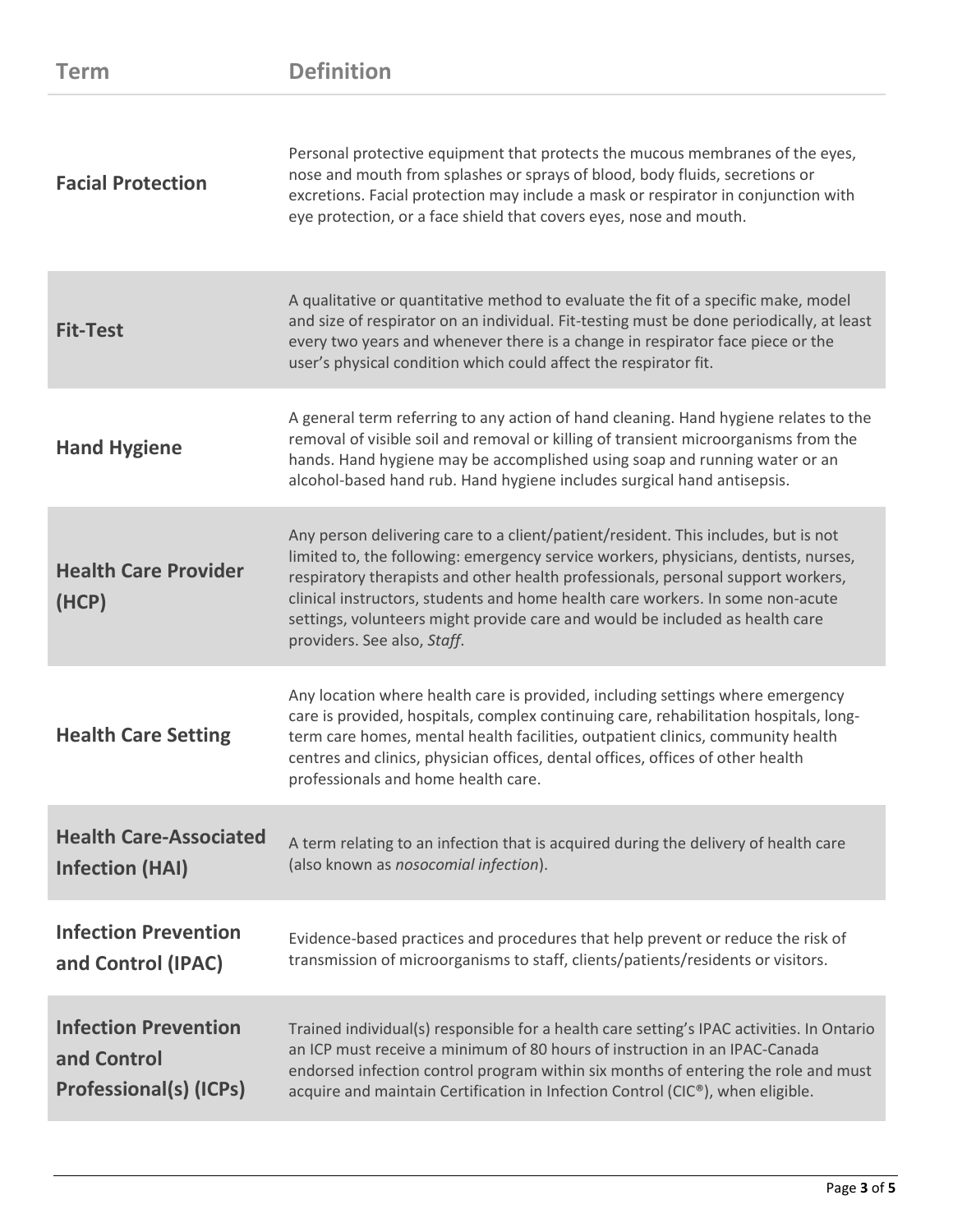| <b>Term</b>                                                                          | <b>Definition</b>                                                                                                                                                                                                                    |
|--------------------------------------------------------------------------------------|--------------------------------------------------------------------------------------------------------------------------------------------------------------------------------------------------------------------------------------|
| <b>Infectious Agent</b>                                                              | A microorganism, i.e., a bacterium, fungus, parasite, virus or prion, which is capable<br>of invading body tissues and multiplying.                                                                                                  |
| <b>Mask</b>                                                                          | A device that covers the nose and mouth, is secured in the back and is used by<br>health care providers to protect the mucous membranes of the nose and mouth. It<br>may also be placed on coughing C/P/R when outside his/her room. |
| <b>Measles</b>                                                                       | Measles is an infection that is spread by airborne transmission.                                                                                                                                                                     |
| <b>Methicillin-resistant</b><br><b>Staphylococcus aureus</b><br>(MRSA)               | MRSA is an antibiotic resistant organism that can cause infections. It is spread by<br>direct and indirect contact transmission.                                                                                                     |
| <b>Mode of Transmission</b>                                                          | The method by which infectious agents spread from one person to another (e.g.,<br>contact, droplet or airborne routes).                                                                                                              |
| <b>N95 Respirator</b>                                                                | A respirator is a personal protective device that is worn on the face and covers the<br>nose and mouth to reduce the wearer's risk of inhaling airborne particles.                                                                   |
| <b>Norovirus</b>                                                                     | Noroviruses are infections that are spread through direct and indirect contact.                                                                                                                                                      |
| <b>Personal Protective</b><br><b>Equipment (PPE)</b>                                 | Clothing or equipment worn for protection against hazards.                                                                                                                                                                           |
| <b>Pertussis</b>                                                                     | Pertussis is an infection that is spread by droplet transmission.                                                                                                                                                                    |
| <b>Provincial Infectious</b><br><b>Diseases Advisory</b><br><b>Committee (PIDAC)</b> | A multidisciplinary, scientific advisory body that provides evidence-based advice<br>regarding multiple aspects of infectious disease identification, prevention and<br>control.                                                     |
| <b>Risk Assessment</b>                                                               | An evaluation of the interaction of the health care provider, the<br>client/patient/resident and the client/patient/resident environment to assess and<br>analyze the potential for exposure to infectious disease.                  |